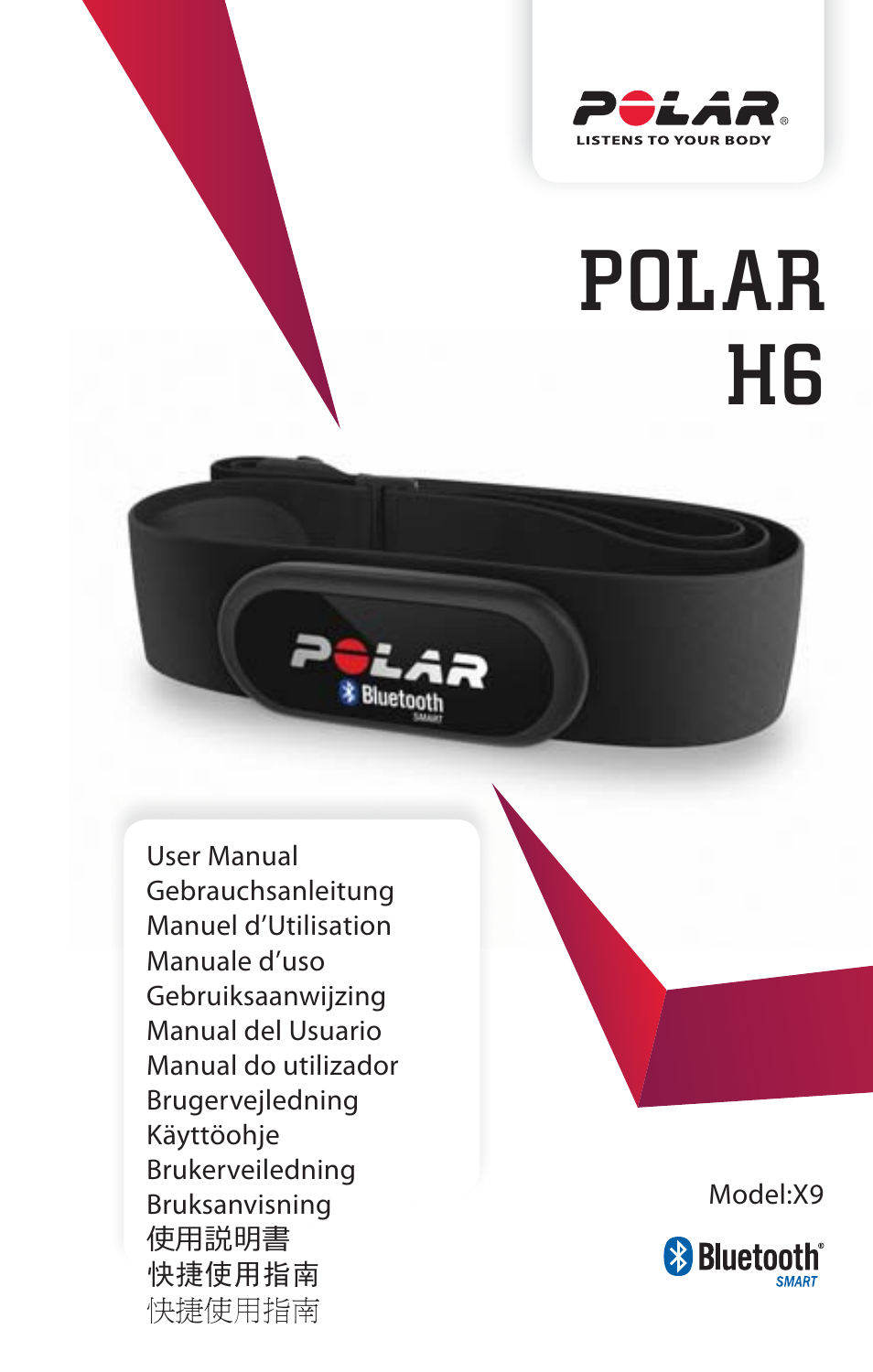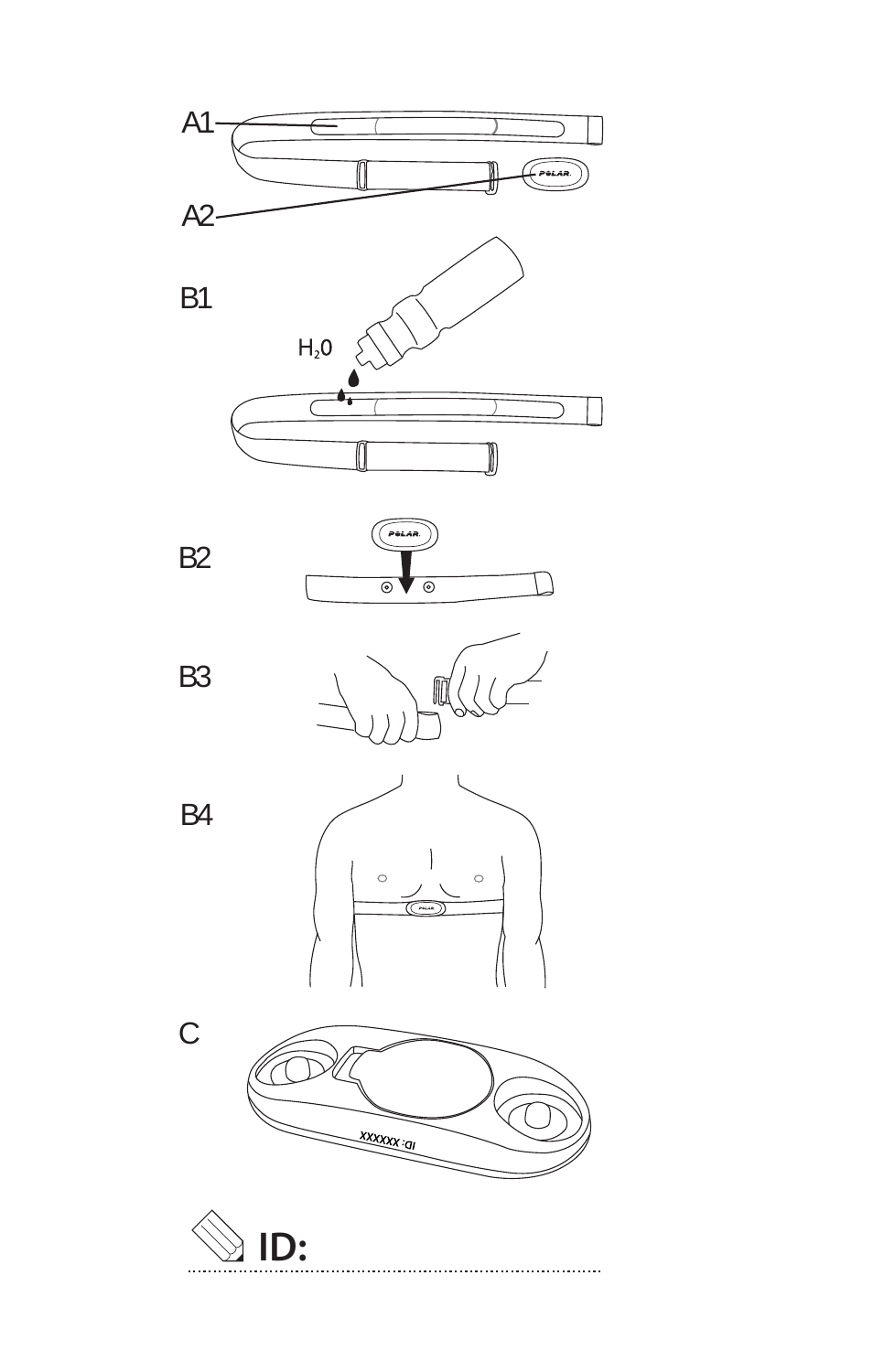## **ENGLISH**

### **H6 Heart Rate Sensor**

This user manual contains instructions for Polar H6 heart rate sensor.

The latest version of this user manual can be downloaded at www.polar.com/support.

Register your Polar product at http://register.polar.fi to ensure we can keep improving our products and services to better meet your needs.

Please follow the pictures on the front cover.

#### **Heart Rate Sensor Parts**

- 1. The plastic **electrode areas** on the reverse side of the strap detect heart rate. Picture A1.
- 2. The **connector** sends the heart rate signal to the receiving device. Picture A2.

Polar H6 heart rate sensor enables training in a group without interference from other heart rate sensors.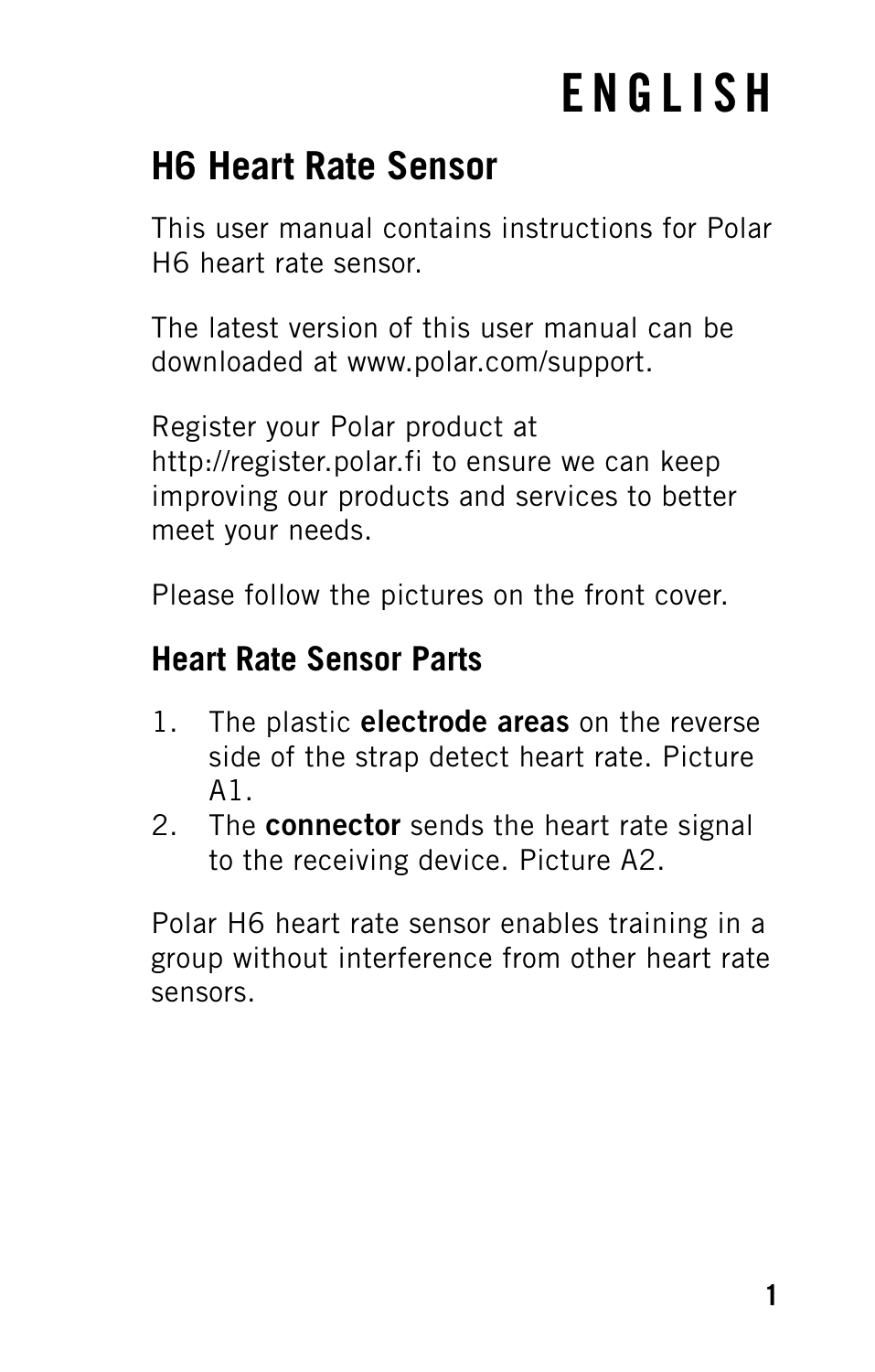#### **Wear the Heart Rate Sensor**

- 1. Moisten the electrode areas of the strap. Picture B1.
- 2. Attach the connector to the strap. Picture B2.
- 3. Tie the strap around your chest, just below the chest muscles, and attach the hook to the other end of the strap. Picture B3.
- 4. Adjust the strap length to fit tightly but comfortably.
- 5. Check that the moist electrode areas are firmly against your skin and that the Polar logo of the connector is in a central and upright position. Picture B4.
- Detach the connector from the strap and rinse the strap under running water after every use. Sweat and moisture may keep the electrodes wet and the heart rate sensor activated. This will reduce the battery life.

See detailed washing instructions in the Caring for Your Heart Rate Sensor section or at polar.com/support.

Write the device ID printed on your heart rate sensor in the space on the front cover. Picture C.

#### **2 ENGLISH**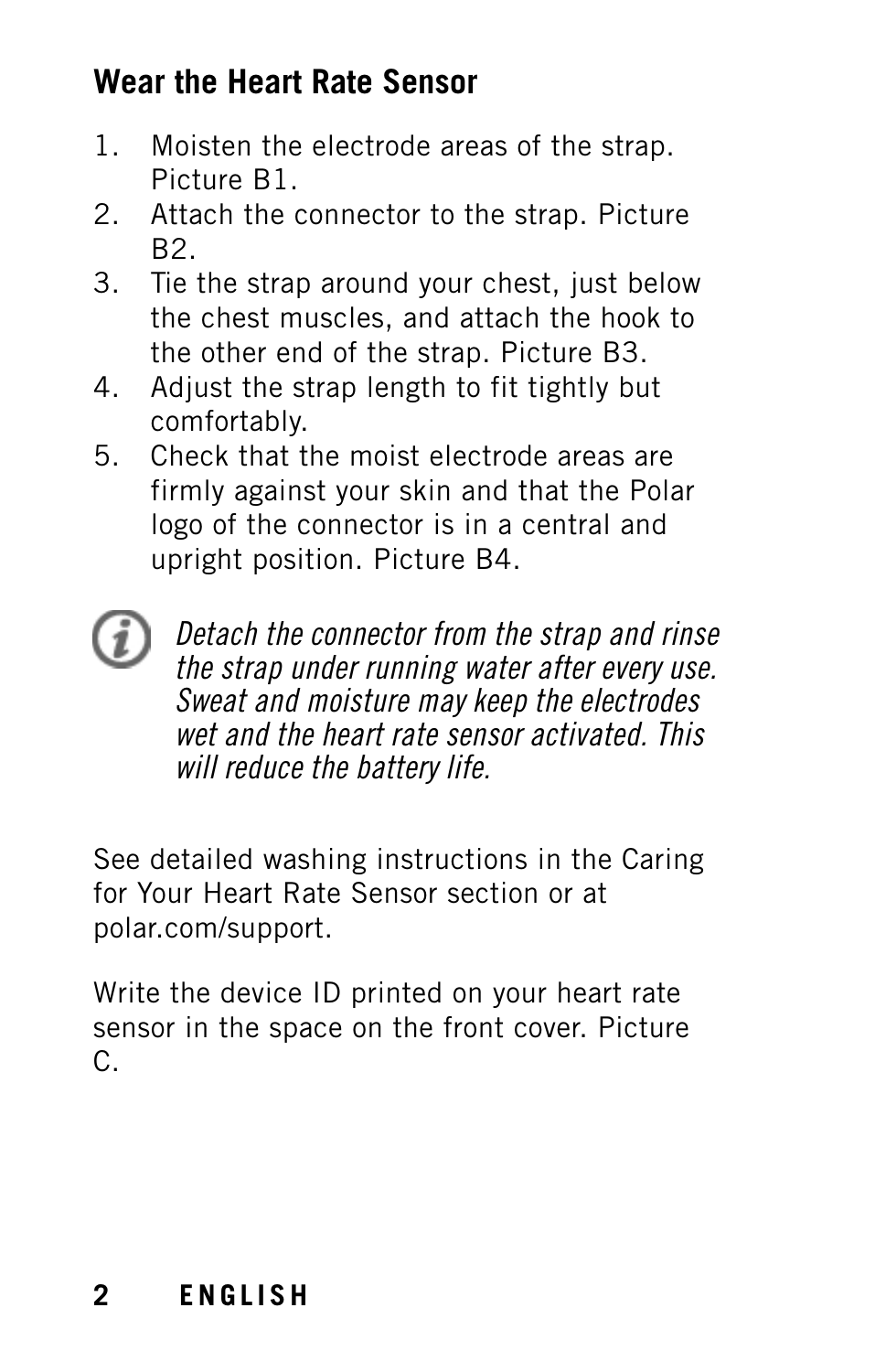# **Getting Started** Polar Reat polarpersonaltrainer.com

Polar H6 heart rate sensor is compatible with Bluetooth® smart ready devices that support heart rate service. A separate application is required to view heart rate data on the receiving device (for example, a smartphone). It is recommended to use the Polar Beat application but it is also possible to use other applications. If you have a polarpersonaltrainer.com account, Polar Beat automatically synchronizes your training files to it. Please note that you must sign in to your polarpersonaltrainer.com account when starting Polar Beat for the autosync to work.

**When using the Polar H6 for the first time, you need to pair the heart rate sensor with your receiving device. During pairing you must wear the heart rate sensor. For more information on pairing, see the mobile application manufacturer's instructions.**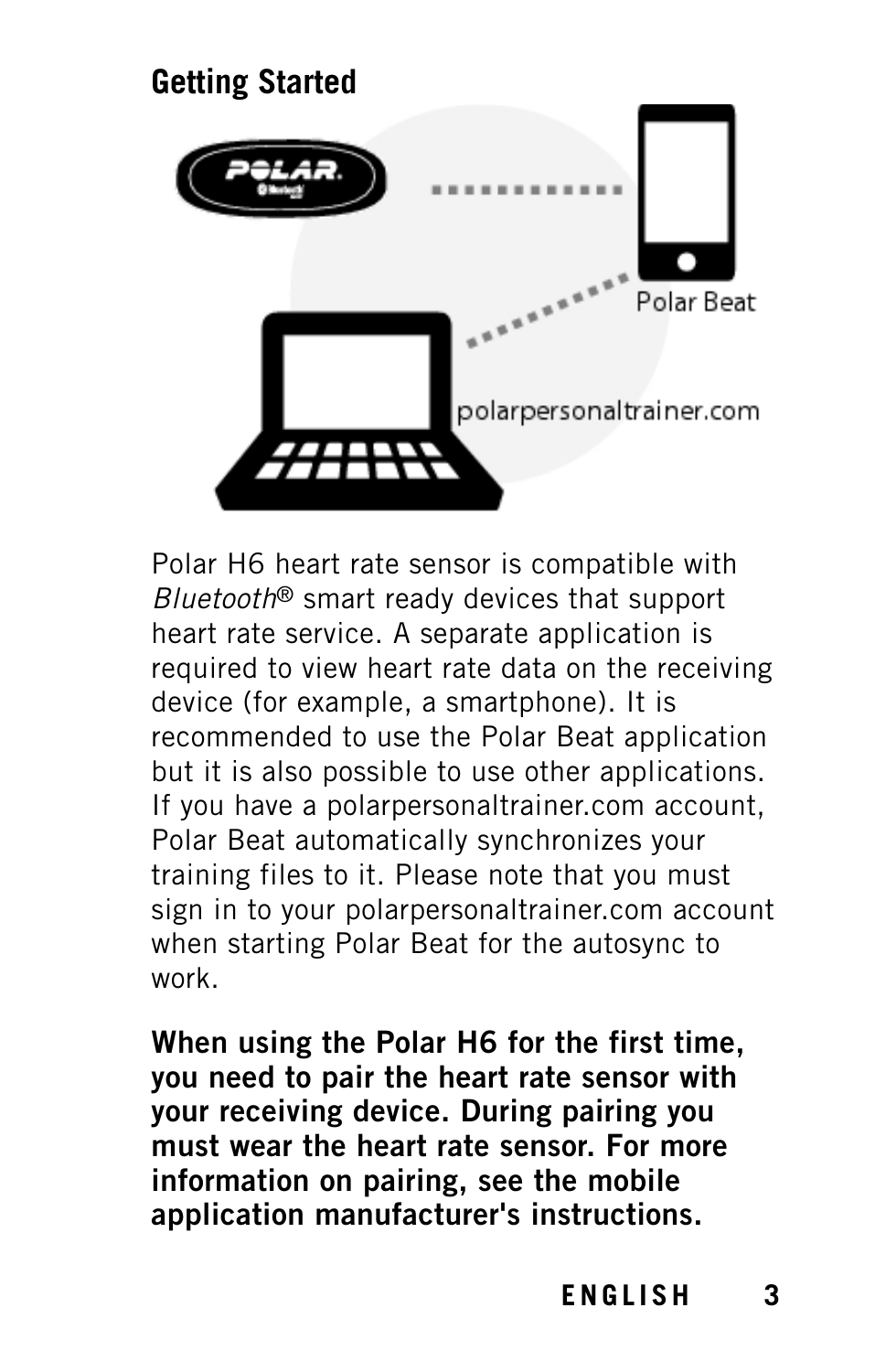To ensure sufficient transmission range from your Polar H6 heart rate sensor to the receiving device, keep the device in front of you. A good place is in a front pocket or fixed on a belt. Do not wear the receiving device on your back (for example, in a back pocket or backpack).

#### **Using Your Heart Rate Sensor in Water**

Polar H6 heart rate sensor is water resistant but Bluetooth® wireless technology will not work in water.

#### **Caring for Your Heart Rate Sensor**

The heart rate sensor is a high-tech instrument that should be handled with care. Follow the caring instructions to ensure reliable measurement and to maximize the life span of the heart rate sensor. The following instructions will help you fulfill guarantee obligations.

**Connector:** Detach the connector from the strap after every use and dry the connector with a soft towel. Clean the connector with a mild soap and water solution when needed. Never use alcohol or any abrasive material (e.g. steel wool or cleaning chemicals).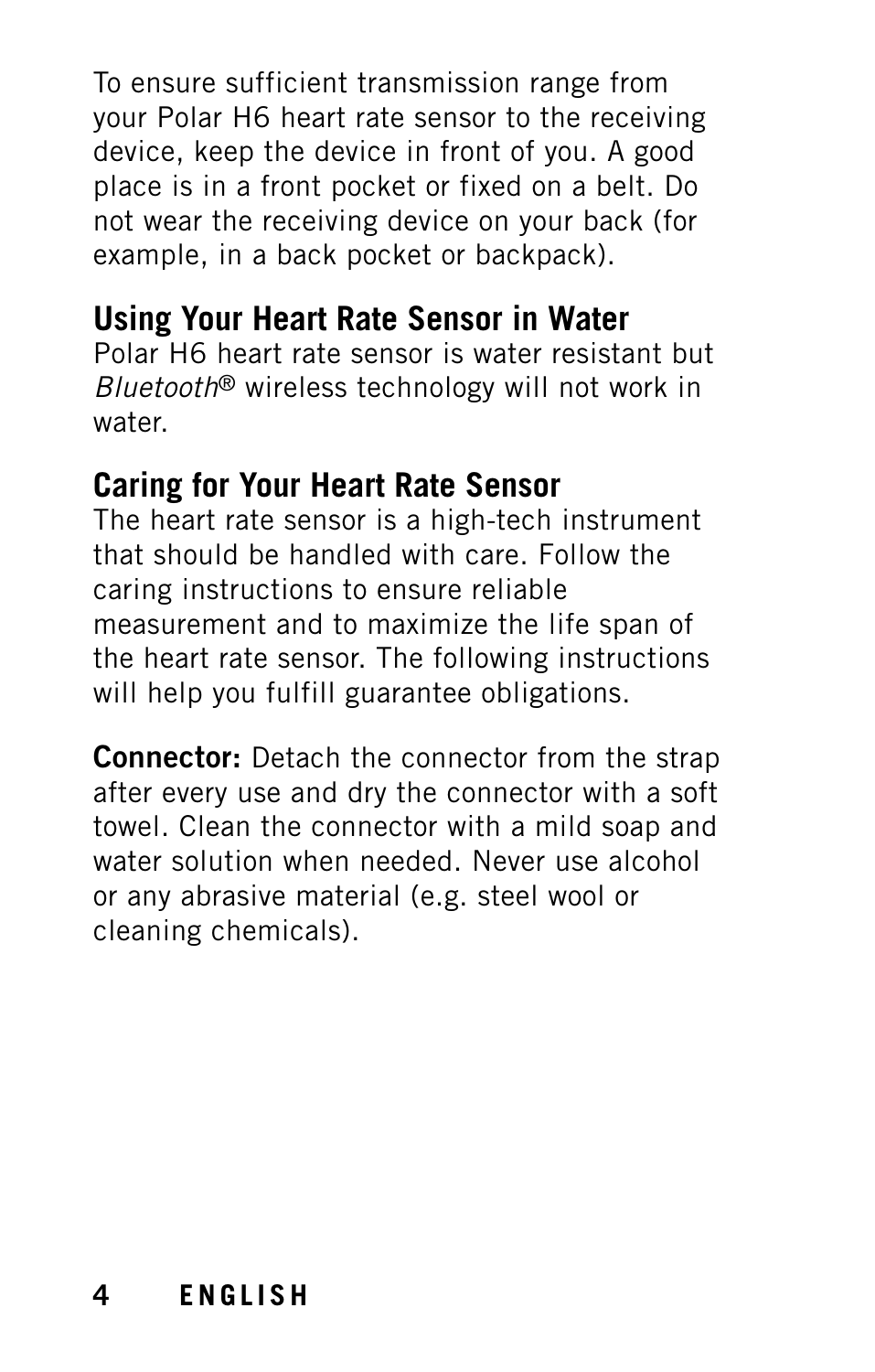**Strap:** Rinse the strap under running water after every use and hang to dry. Clean the strap gently with a mild soap and water solution when needed. Do not use moisturizing soaps, because they can leave residue on the strap. Do not soak, iron, dry clean or bleach the strap. Do not stretch the strap or bend the electrode areas sharply.

**Dry and store the strap and the connector separately to maximize the heart rate sensor battery lifetime.** Keep the heart rate sensor in a cool and dry place. Do not store the heart rate sensor wet in non-breathing material, such as a sports bag, to prevent snap oxidation. Do not expose the heart rate sensor to direct sunlight for extended periods.



Check the label on your strap to see if it is machine washable. Never put the strap or the connector in a dryer!

#### **Batteries**

The battery level of your heart rate sensor is displayed on the receiving device if it supports Bluetooth® battery service.

The connector has a changeable battery. To change the battery yourself, follow the instructions below, and see the markings on the connector and the pictures on the back cover of this user manual.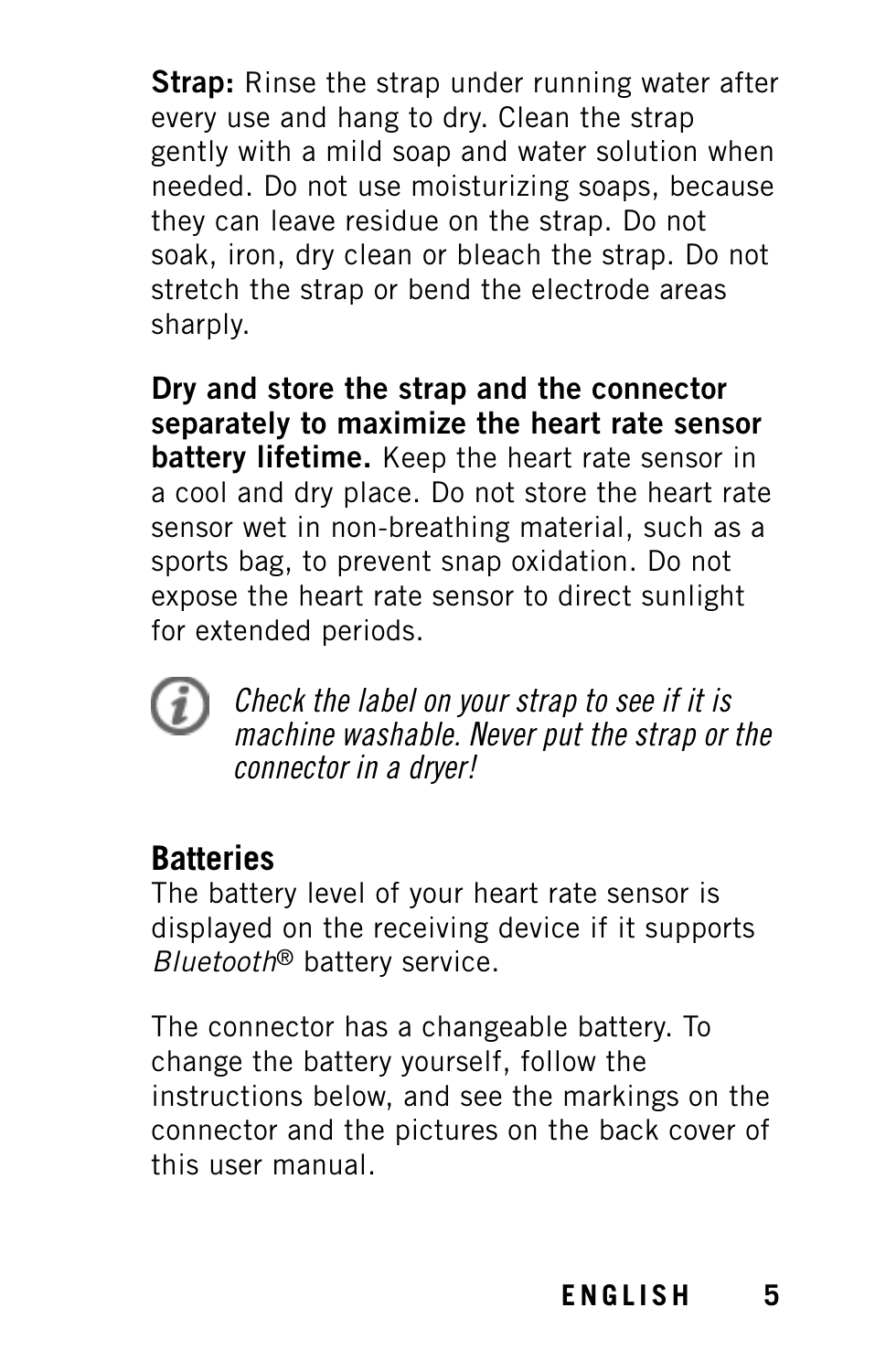- 1. Lever the battery cover open by using the clip on the strap. Picture D1.
- 2. Remove the old battery from the battery cover with a suitable sized small rigid stick or bar, such as a toothpick. A non-metal tool is preferable. Be careful not to damage the battery cover. Picture D2.
- 3. Insert a new battery (CR 2025) inside the cover with the negative (-) side facing up. Picture D3.
- 4. Align the ledge on the battery cover with the slot on the connector and press the battery cover back into place. You should hear a snap. Picture D4.

When changing the battery, make sure the sealing ring is not damaged, in which case you should replace it with a new one to ensure the water resistance of the connector. For video tutorials on how to change the batteries, go to www.polar.com/en/polar\_community/videos.

You can purchase the sealing ring/battery kits at well-equipped Polar retailers and authorized Polar Services. In the USA and Canada, the additional sealing rings are available at authorized Polar Service Centers. In the USA the sealing ring/battery kits are also available at www.shoppolar.com. Go to www.polar.com to find your own country's shoppolar online store.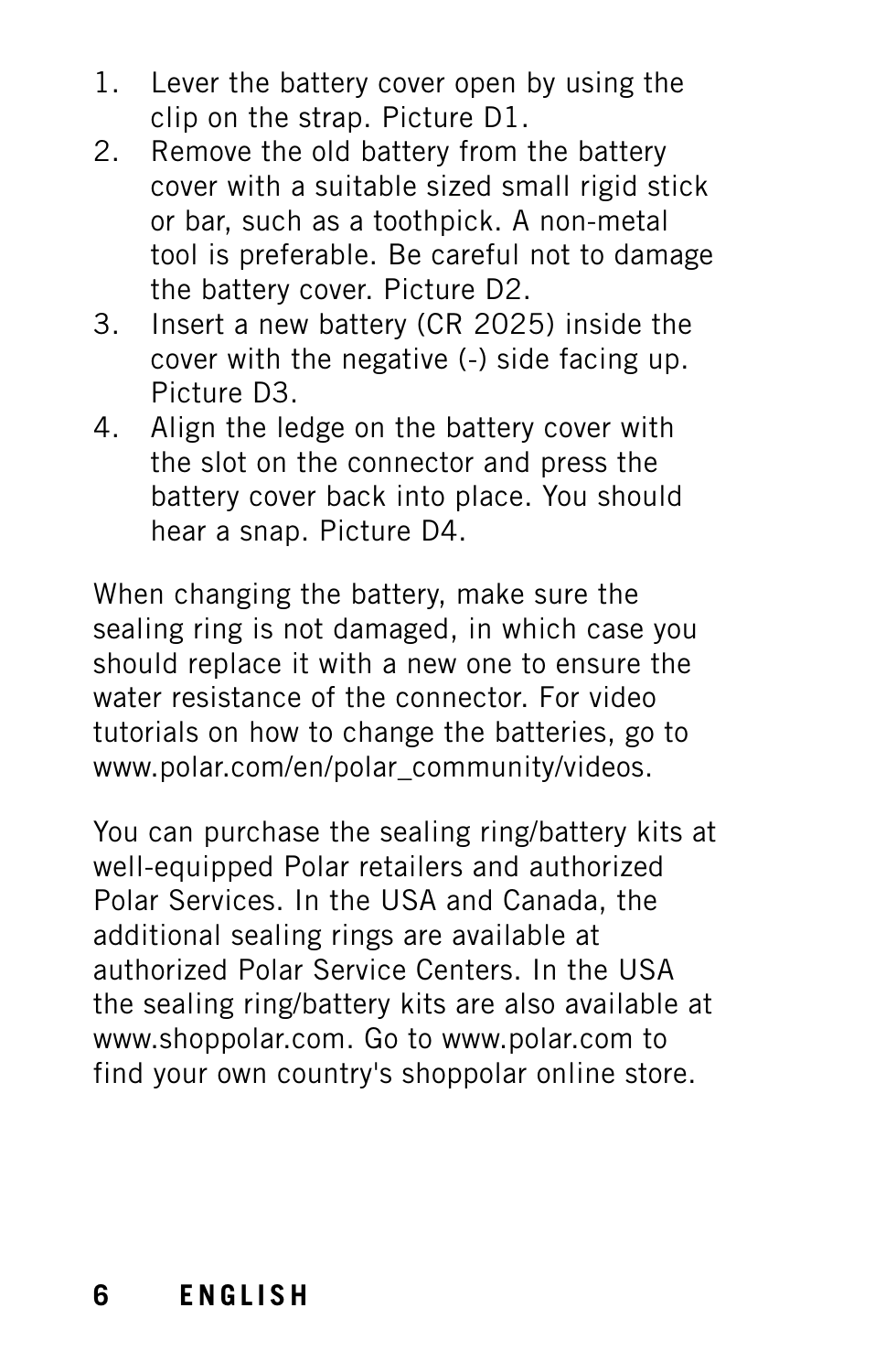

Keep batteries away from children. If swallowed, contact a doctor immediately. Batteries should be disposed of in compliance with local regulations.

Caution: Risk of explosion if battery is replaced by an incorrect type. Dispose of batteries according to the instructions.

#### **Service**

During the two-year guarantee/warranty period we recommend that you have service, other than battery replacement, done by an authorized Polar Service Center only. The warranty does not cover damage or consequential damage caused by service not authorized by Polar Electro. For contact information and all Polar Service Center addresses, visit www.polar.com/support and country-specific websites.

#### **Precautions**

For allergy information, see the listed materials in Technical Specifications. Avoid skin reactions by wearing the heart rate sensor over a shirt, moistened under the electrodes.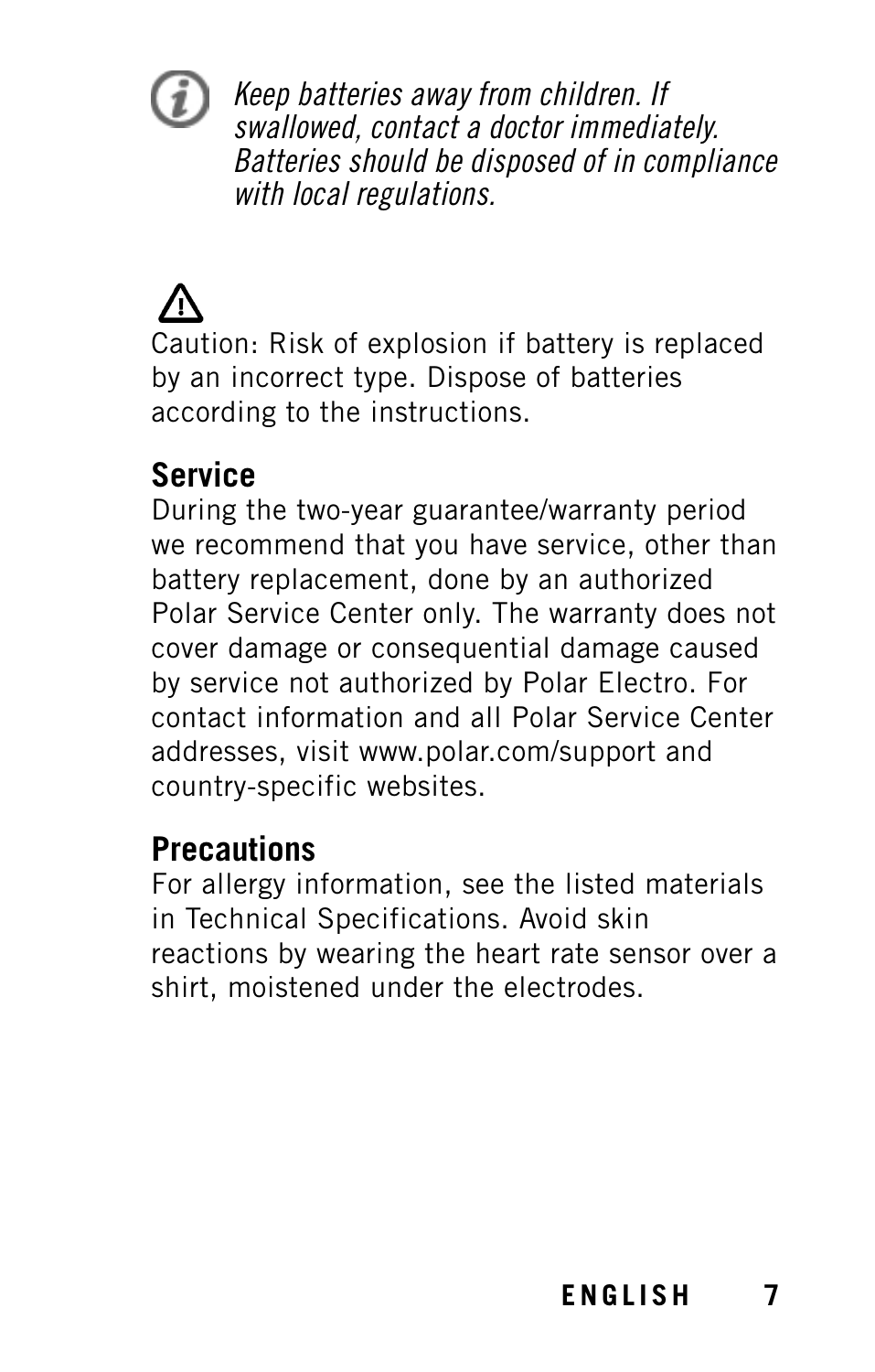## Œ

The combined impact of moisture and intense abrasion may cause a black color to come off the heart rate sensor's surface, possibly staining light-colored clothes. If you use perfume or insect repellent on your skin, you must ensure that it does not come into contact with the heart rate sensor.

#### **Technical Specifications**

| Battery type            | CR 2025                                                            |
|-------------------------|--------------------------------------------------------------------|
| Battery sealing ring    | 0-ring 20.0 x 0.90<br>Material Silicone                            |
| <b>Battery lifetime</b> | 300 h                                                              |
| Operating temperature   | -10 °C to +50 °C/ 14 °F<br>to 122 °F                               |
| Connector material      | ABS                                                                |
| Strap material          | 38% Polyamide, 29%<br>Polyurethane, 20%<br>Elastane, 13% Polyester |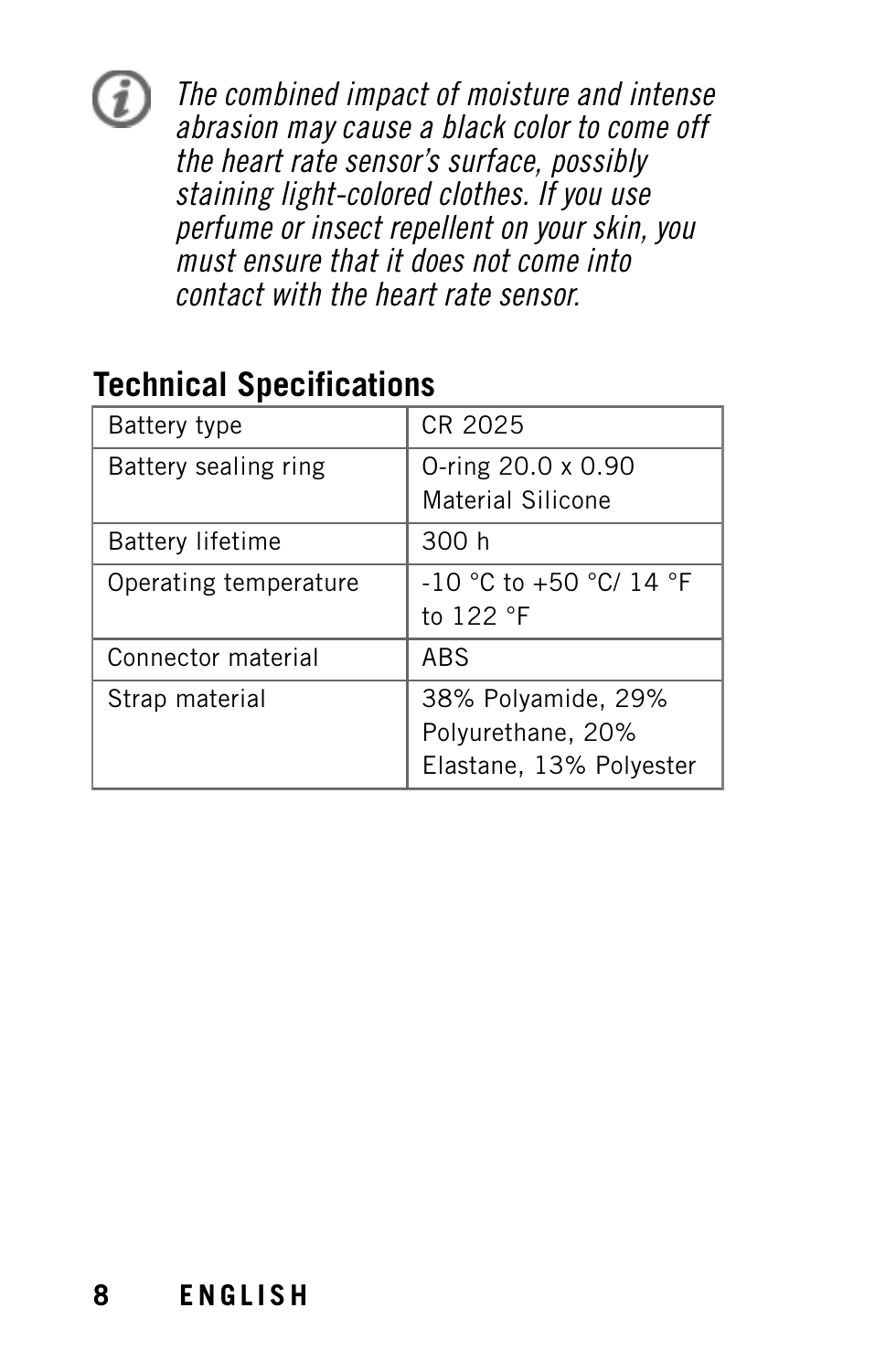#### **Limited Polar International Guarantee**

- This guarantee does not affect the consumer's statutory rights under applicable national or state laws in force, or the consumer's rights against the dealer arising from their sales/purchase contract.
- This limited Polar international guarantee is issued by Polar Electro Inc. for consumers who have purchased this product in the USA or Canada. This limited Polar international guarantee is issued by Polar Electro Oy for consumers who have purchased this product in other countries.
- Polar Electro Oy/Polar Electro Inc. guarantees the original consumer/purchaser of this device that the product will be free from defects in material or workmanship for two (2) years from the date of purchase.
- **The receipt of the original purchase is your proof of purchase!**
- The guarantee does not cover the battery, normal wear and tear, damage due to misuse, abuse, accidents or non-compliance with the precautions; improper maintenance, commercial use, cracked, broken or scratched cases/displays, armband, elastic strap and Polar apparel.
- The guarantee does not cover any damage/s, losses, costs or expenses, direct, indirect or incidental, consequential or special, arising out of, or related to the product.
- Items purchased second hand are not covered by the two (2) year warranty, unless otherwise stipulated by local law.
- During the guarantee period, the product will be either repaired or replaced at any of the authorized Polar Service Centers regardless of the country of purchase.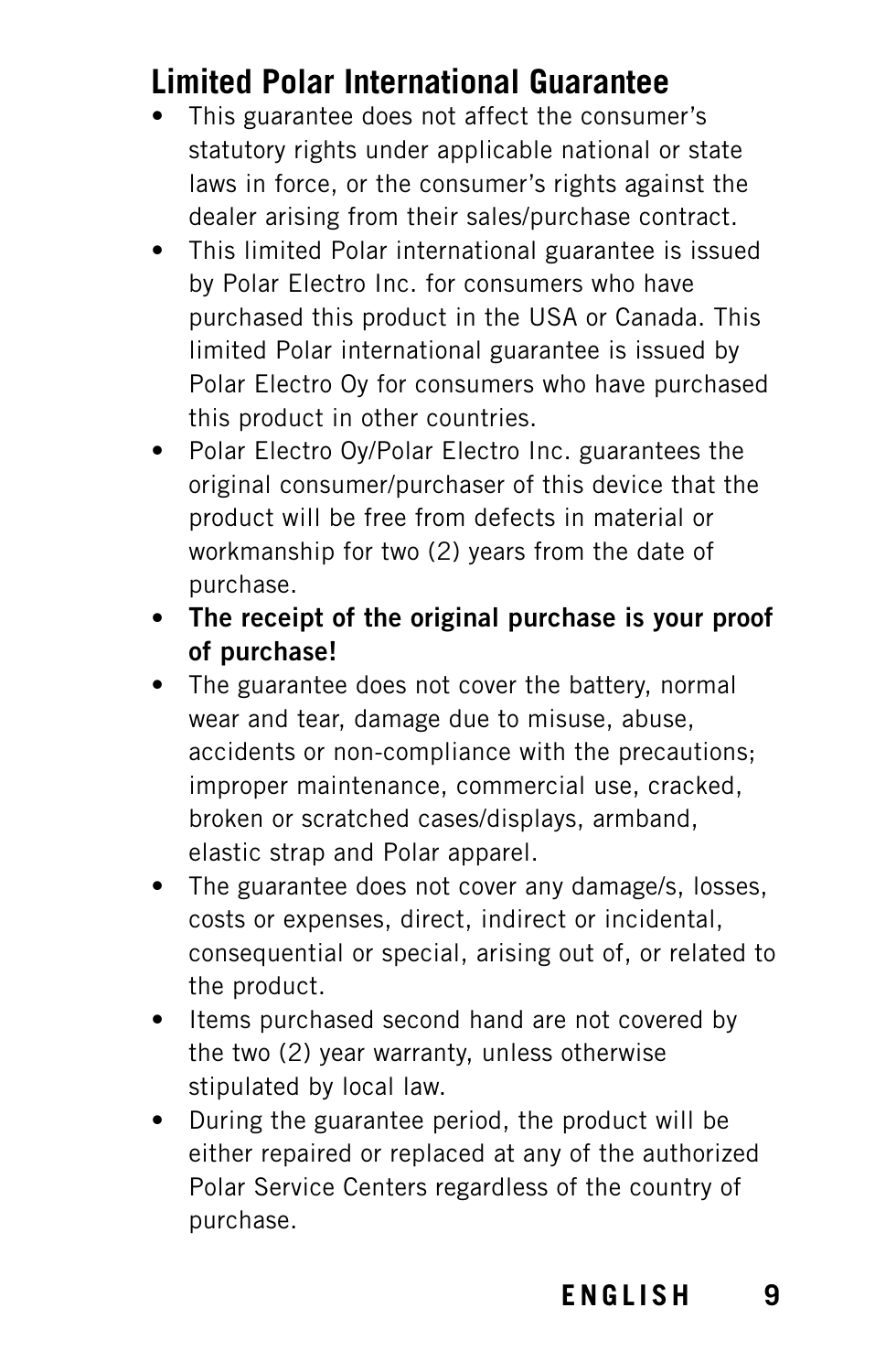Guarantee with respect to any product will be limited to countries where the product has been initially marketed.

#### CE This product is compliant with Directives 1999/5/EC and 2011/65/EU. The relevant Declaration of Conformity is available at www.polar.com/support.

#### **Compliance Statement**

#### **Canada**

Polar Electro Oy has not approved any changes or modifications to this device by the user. Any changes or modifications could void the user's authority to operate the equipment.

Polar Electro Oy n'a approué aucune modification apportée à l'appareil par l'utilisateur, quelle qu'en soit la nature. Tout changement ou toute modification peuvent annuler le droit d'utilisation de l'appareil par l'utilisateur.

#### **Industry Canada (IC) regulatory information**

Under Industry Canada regulations, this radio transmitter may only operate using an antenna of a type and maximum (or lesser) gain approved for the transmitter by Industry Canada. To reduce potential radio interference to other users, the antenna type and its gain should be so chosen that the equivalent isotropically radiated power (e.i.r.p.) is not more than that necessary for successful communication.

#### **10 ENGLISH**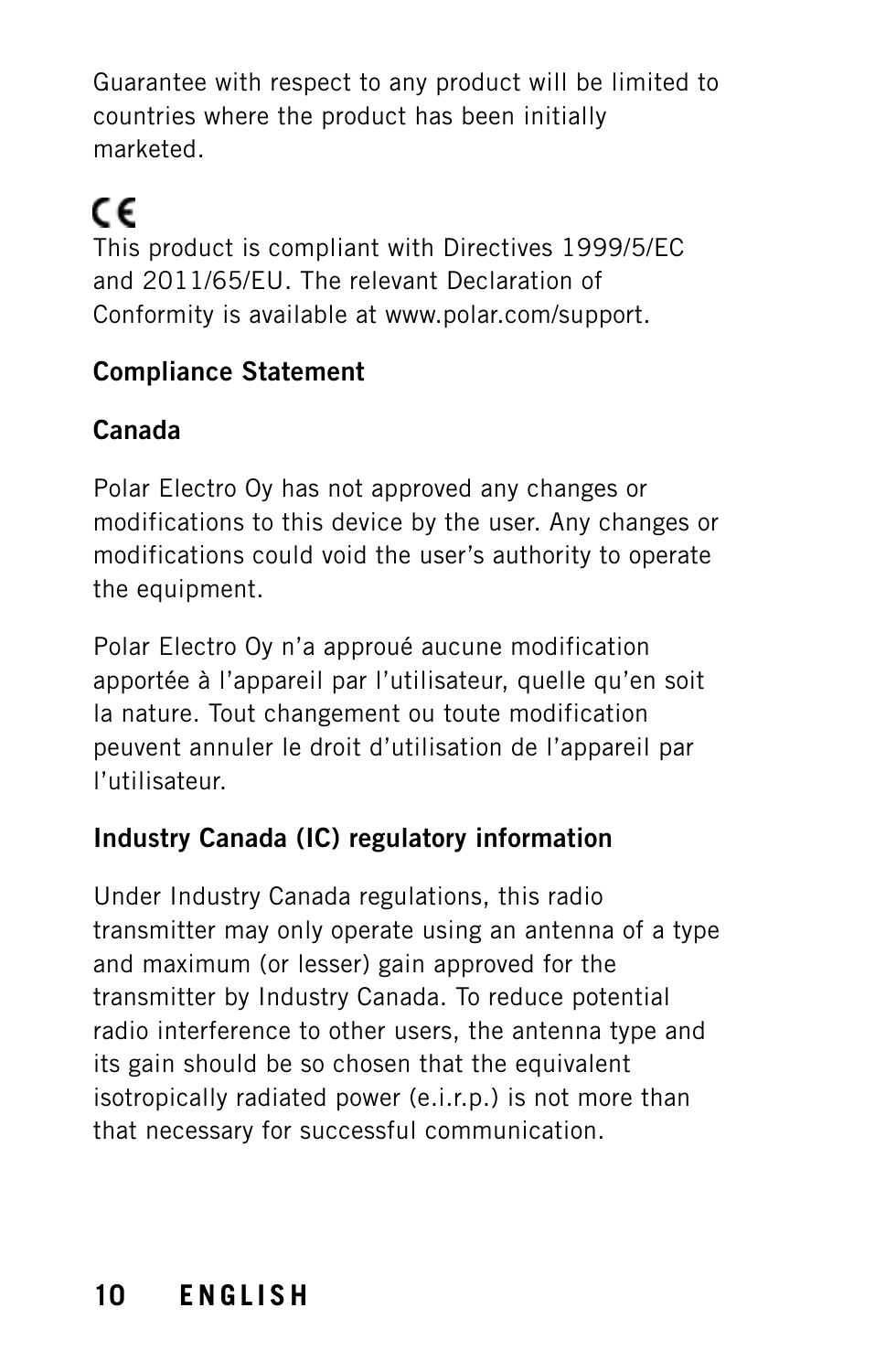This device complies with Industry Canada licence-exempt RSS standard(s). Operation is subject to the following two conditions: (1) this device may not cause interference, and (2) this device must accept any interference, including interference that may cause undesired operation of the device.

#### **Avis de conformité à la réglementation d'Industrie Canada**

Conformément à la réglementation d'Industrie Canada, le présent émetteur radio peut fonctionner avec une antenne d'un type et d'un gain maximal (ou inférieur) approuvé pour l'émetteur par Industrie Canada. Dans le but de réduire les risques de brouillage radioélectrique à l'intention des autres utilisateurs, il faut choisir le type d'antenne et son gain de sorte que la puissance isotrope rayonnée équivalente (p.i.r.e.) ne dépasse pas l'intensité nécessaire à l'établissement d'une communication satisfaisante.

Le présent appareil est conforme aux CNR d'Industrie Canada applicables aux appareils radio exempts de licence. L'exploitation est autorisée aux deux conditions suivantes : (1) l'appareil ne doit pas produire de brouillage, et (2) l'utilisateur de l'appareil doit accepter tout brouillage radioélectrique subi, même si le brouillage est susceptible d'en compromettre le fonctionnement.

#### **Class B digital device notice**

This Class B digital apparatus complies with Canadian ICES-003, RSS-Gen and RSS-210.

Cet appareil numérique de la classe B est conforme à la norme NMB-003, CNR-Gen et CNR-210 du Canada.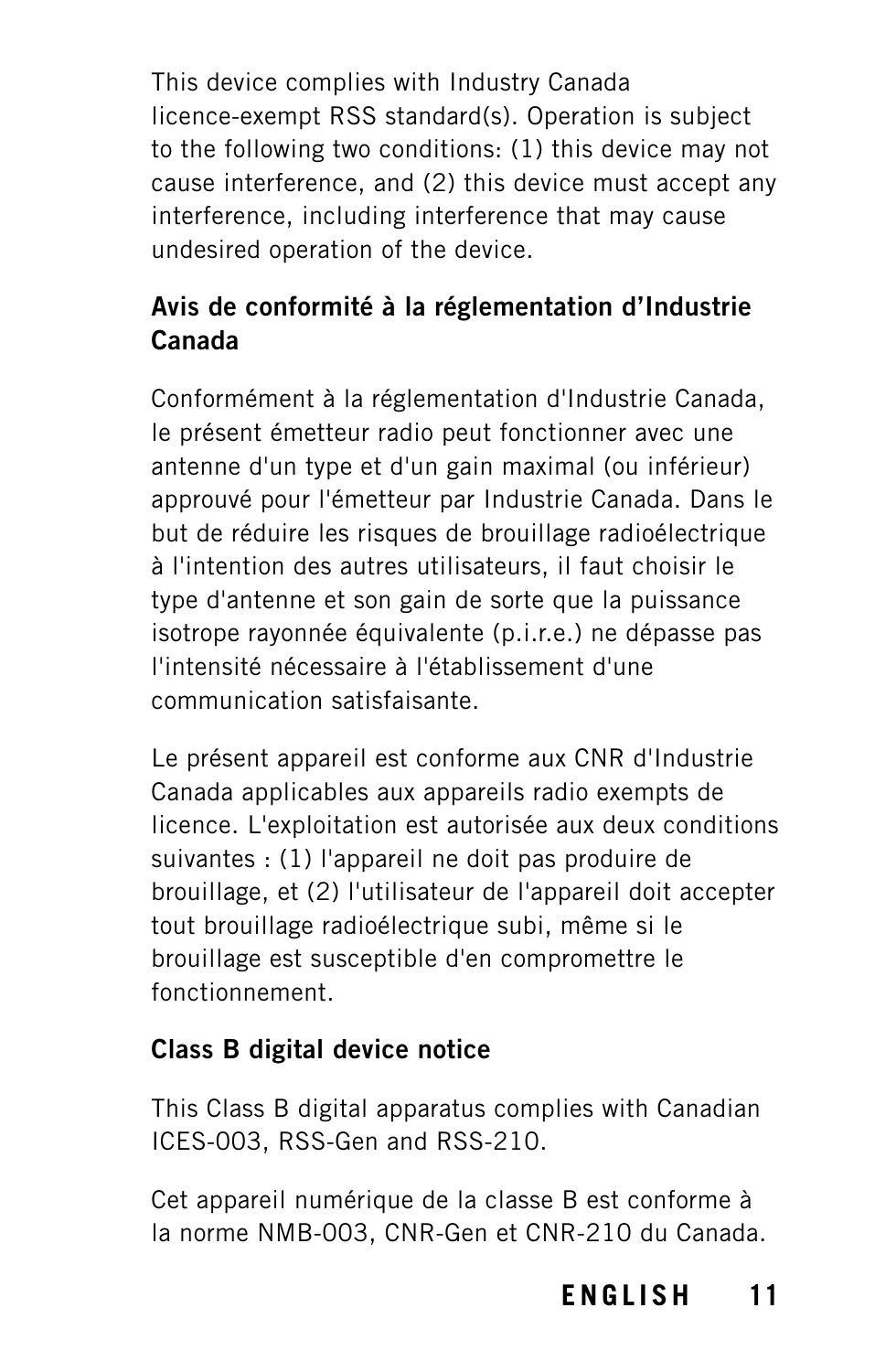#### **USA**

Polar Electro Oy has not approved any changes or modifications to this device by the user. Any changes or modifications could void the user's authority to operate the equipment.

#### **FCC regulatory information**

This device complies with part 15 of the FCC rules. Operation is subject to the following two conditions: (1) This device may not cause harmful interference, and (2) This device must accept any interference received, including interference that may cause undesired operation.

**Note:** This equipment has been tested and found to comply with the limits for a Class B digital device, pursuant to part 15 of the FCC Rules. These limits are designed to provide reasonable protection against harmful interference in a residential installation. This equipment generates, uses and can radiate radio frequency energy and, if not installed and used in accordance with the instructions, may cause harmful interference to radio communications. However, there is no guarantee that interference will not occur in a particular installation.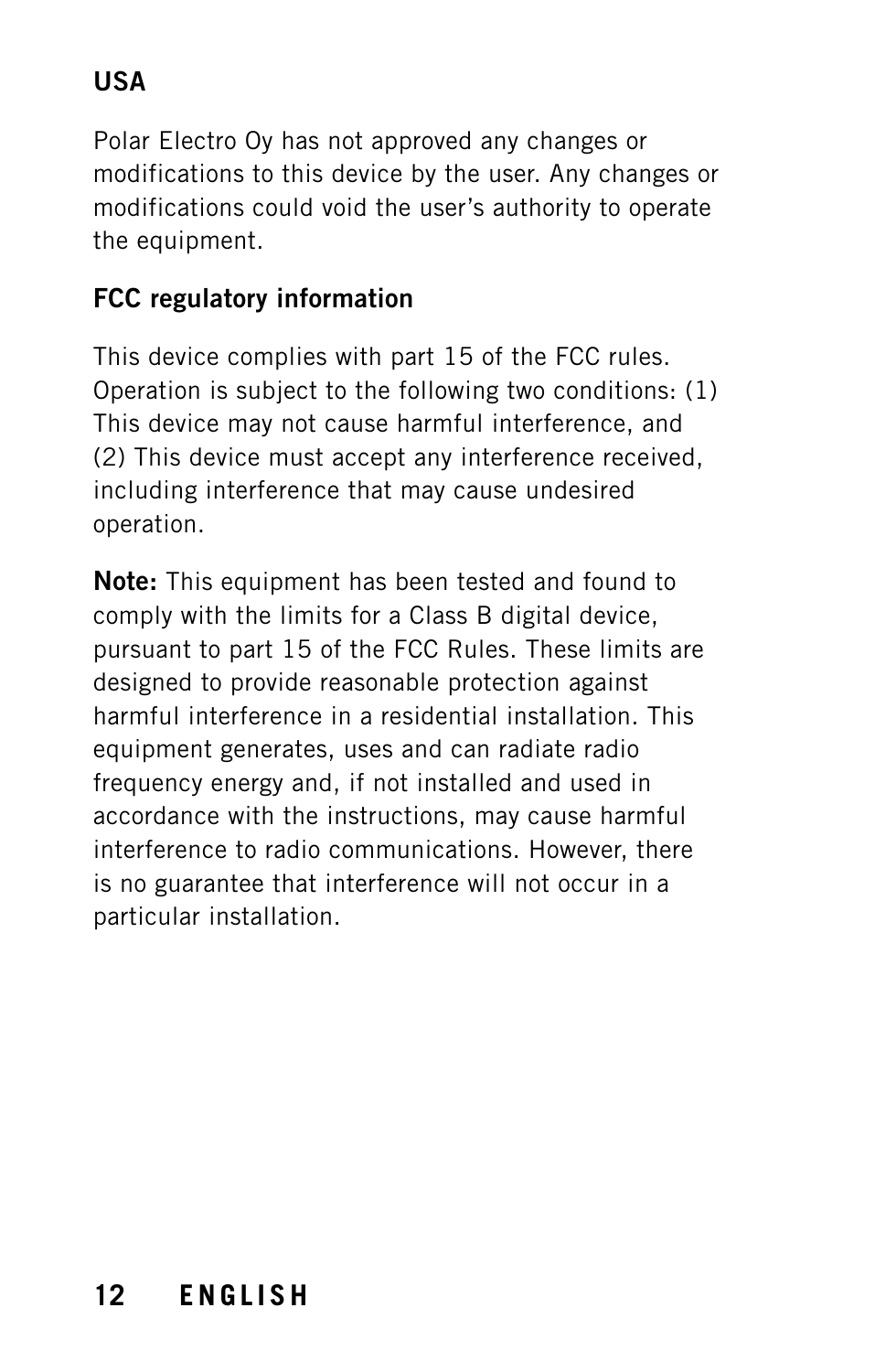If this equipment does cause harmful interference to radio or television reception, which can be determined by turning the equipment off and on, the user is encouraged to try to correct the interference by one or more of the following measures:

- 1. Reorient or relocate the receiving antenna.
- 2. Increase the separation between the equipment and receiver.
- 3. Connect the equipment into an outlet on a circuit different from that to which the receiver is connected.
- 4. Consult the dealer or an experienced radio/ TV technician for help.

This product emits radio frequency energy, but the radiated output power of this device is far below the FCC radio frequency exposure limits. This equipment complies with FCC RF radiation exposure limits forth for an uncontrolled environment. Nevertheless, the device should be used in such a manner that the potential for human contact with the antenna during normal operation is minimized.



This crossed out wheeled bin marking shows that Polar products are electronic devices and are in the scope of Directive 2002/96/EC of the European Parliament and of the Council on waste electrical and electronic equipment (WEEE) and batteries and accumulators used in products are in the scope of Directive 2006/66/EC of the European Parliament and of the Council of 6 September 2006 on batteries and accumulators and waste batteries and accumulators.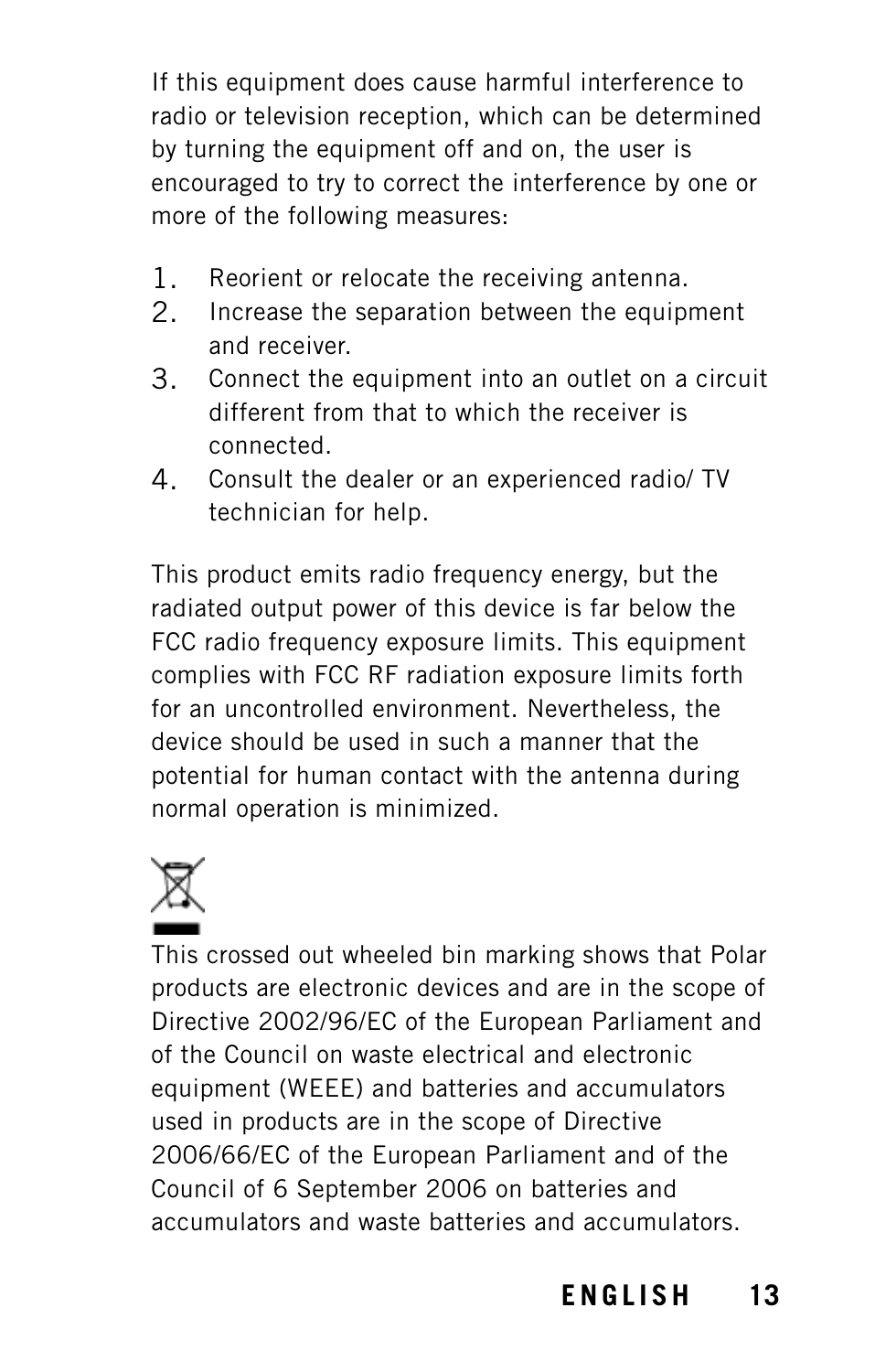These products and batteries/accumulators inside Polar products should thus be disposed of separately in EU countries.

#### **Bluetooth QD ID: B020125**

Copyright 2016 Polar Electro Oy, FI-90440 KEMPELE, Finland.

Polar Electro Oy is a ISO 9001:2008 certified company.

All rights reserved. No part of this manual may be used or reproduced in any form or by any means without prior written permission of Polar Electro Oy. The names and logos marked with a ™ symbol in this user manual or in the package of this product are trademarks of Polar Electro Oy. The names and logos marked with a ® symbol in this user's manual or in the package of this product are registered trademarks of Polar Electro Oy. The Bluetooth® word mark and logos are registered trademarks owned by Bluetooth SIG, Inc. and any use of such marks by Polar Electro Oy is under license.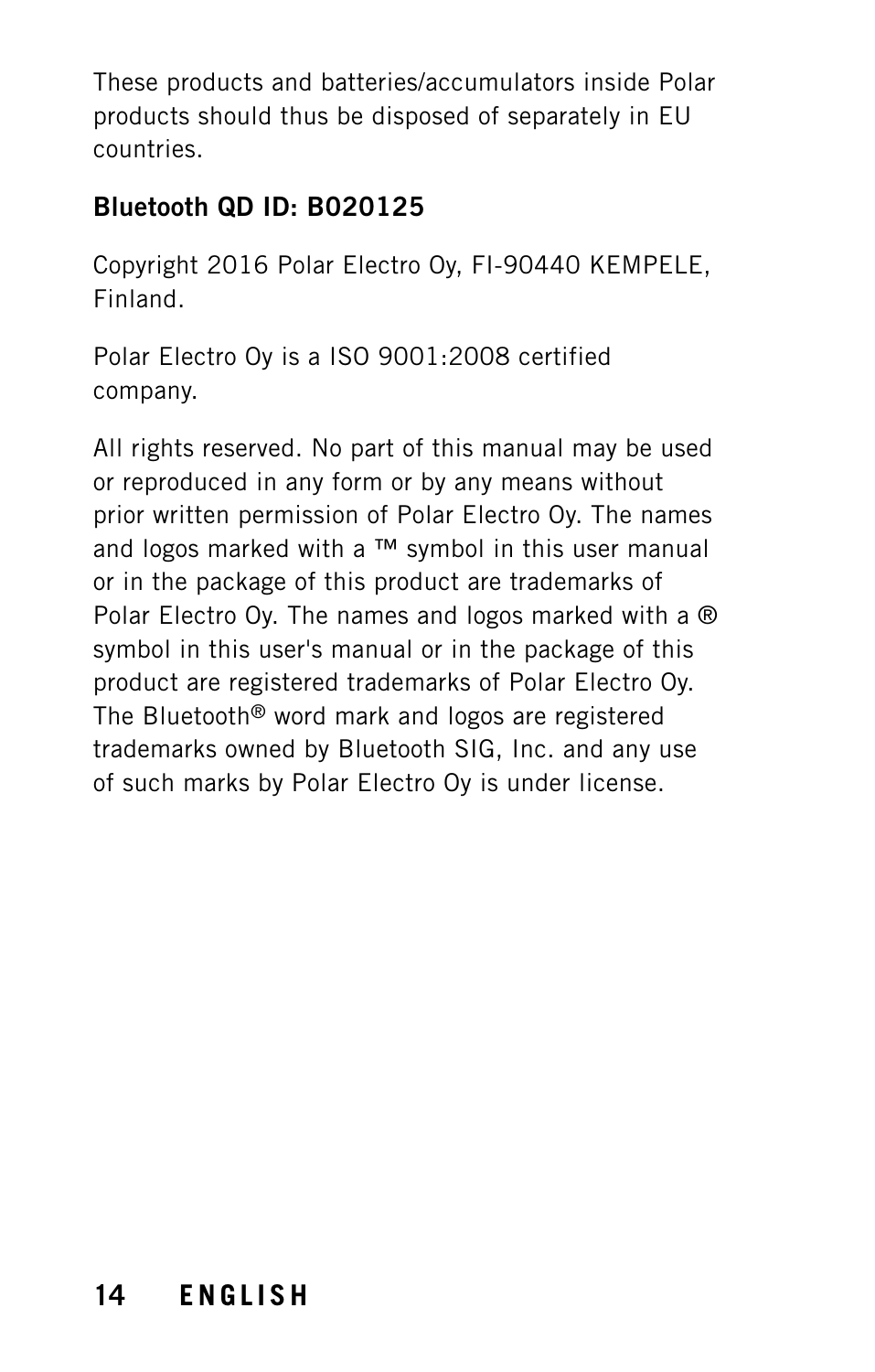#### **Disclaimer**

Polar Electro Inc./Polar Electro Oy disclaims any and all liabilities related to or arising from third parties' products or services, which use the data generated by a Polar product. Polar Electro Inc./Polar Electro Oy disclaims any and all liabilities related to or arising from the functioning / malfunctioning of third party product or service, its interoperability with a Polar product, safety of a third party product or service as well as any other liabilities related to or arising from a third party product or service. Polar Electro Inc./Polar Electro Oy shall not be liable for any data transfer fees or any other fees which might be due to or related to the use of this Polar product.

This product is protected by the incorporeal rights of Polar Electro Oy as defined by the following documents: US6584344.

www.polar.com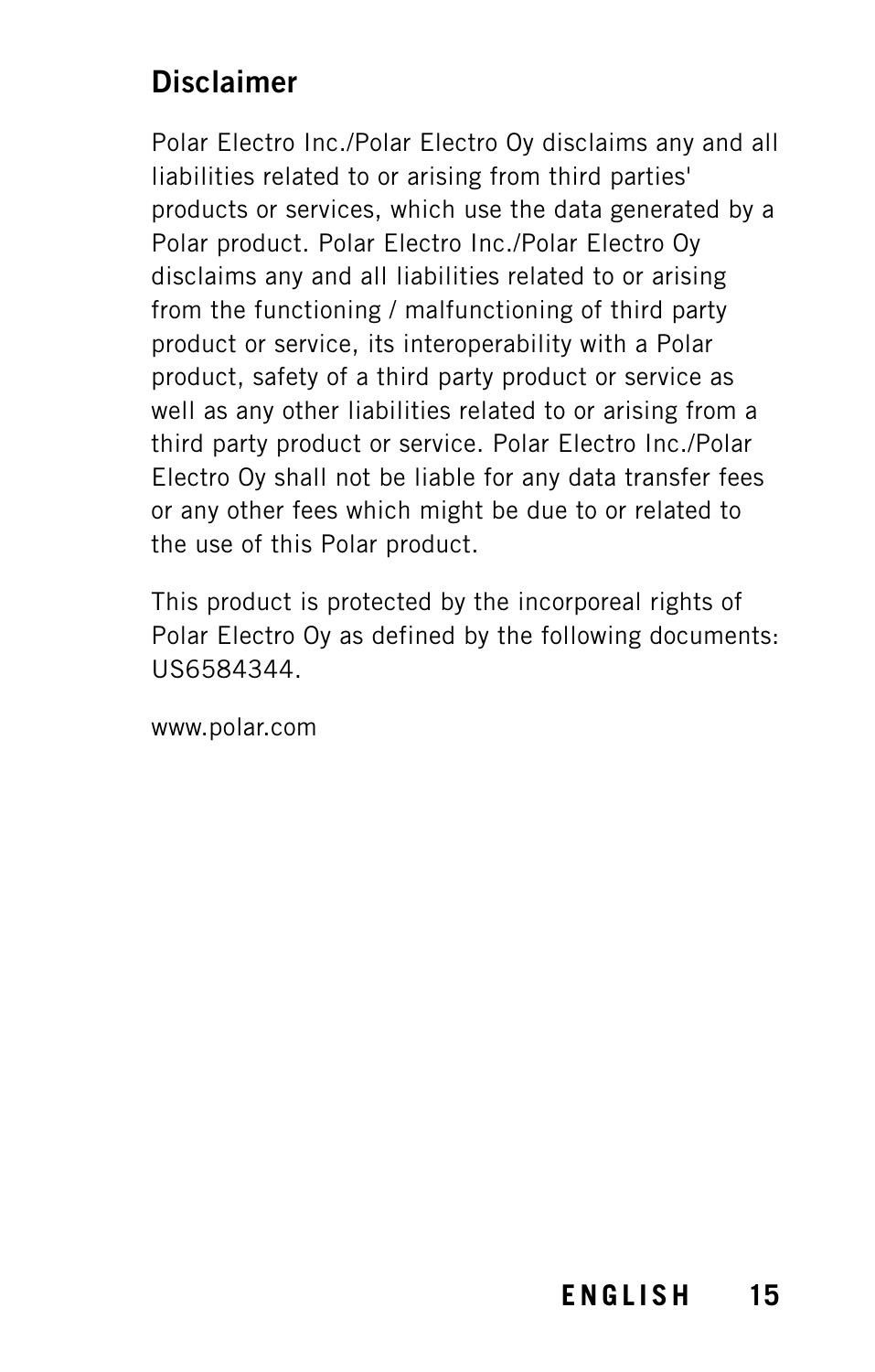